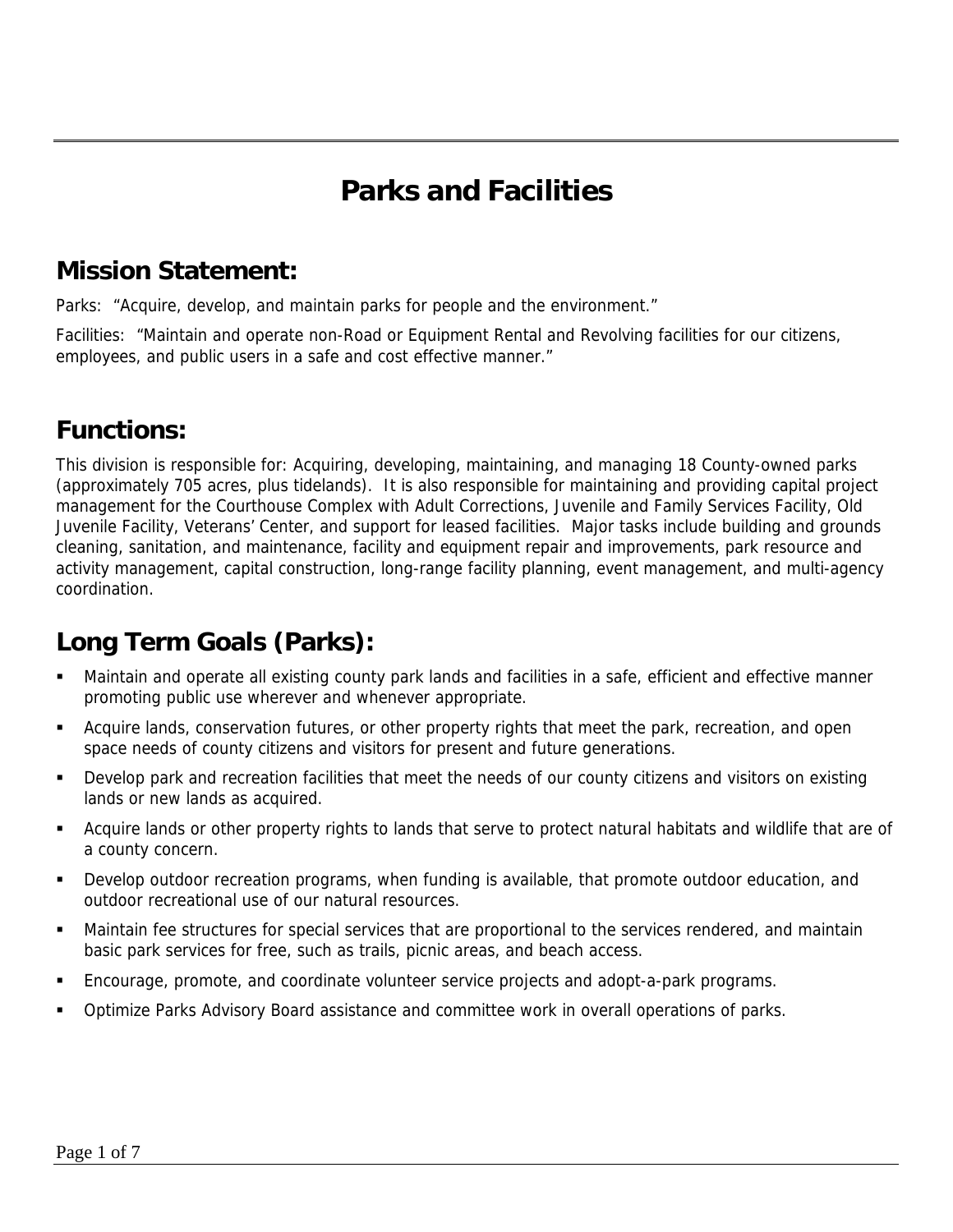## **Long Term Goals (Facilities):**

- Keep the physical plant and buildings in compliance with federal, state and local codes and laws.
- Reduce inconvenience to client departments and costly repairs by following a rigorous program of preventative and routine maintenance.
- Through the use of preventative and predictive maintenance systems and programs, delay the need to replace equipment and systems and extend the useful life of costly equipment and buildings under our care.
- Continue to ensure county departments enjoy a clean, functional, sanitary, hazard-free facility in which to work and serve the citizens.
- Pursue methods and programs that enhance facility operations in terms of safety, energy efficiency, and employee comfort.
- Continue to seek out and employ more efficient work methods that increase productivity and maximize value.
- Continue to deliver a high level of support to client departments in a climate of reduced staff and shrinking budgets.
- Economically manage the facility such that the capital investments of the taxpayers are protected from deterioration and maintained in good working condition.

## **Short Term Objectives (Parks):**

- Develop a Parks and Recreation Master Plan every five years and update it annually.
- Develop a policy manual containing board by-laws and departmental policies and procedures that insure controlled public use and enjoyment of our services, yet provide reasonable protection of resources.
- Maintain and develop effective and responsible leadership at the appointed, professional, and board levels.
- Maintain an awareness of the political process and to participate in the development of legislation and other governmental regulations which affect the department's ability to meet its service responsibilities.
- Support and participate in professional and other governmental organizations that are in the interest of parks and recreation.
- Coordinate, assist, support, or otherwise interact with private and public entities so as to maximize parks and recreation opportunities in Clallam County.
- Promote volunteer programs through the part-time Volunteer Coordinator.

### **Short Term Objectives (Facilities):**

- Provide prompt and courteous response to requests for assistance from client departments.
- Clean and sanitize the facilities to the maximum extent possible, with available resources, to maintain a safe, healthy, and comfortable environment in which to work.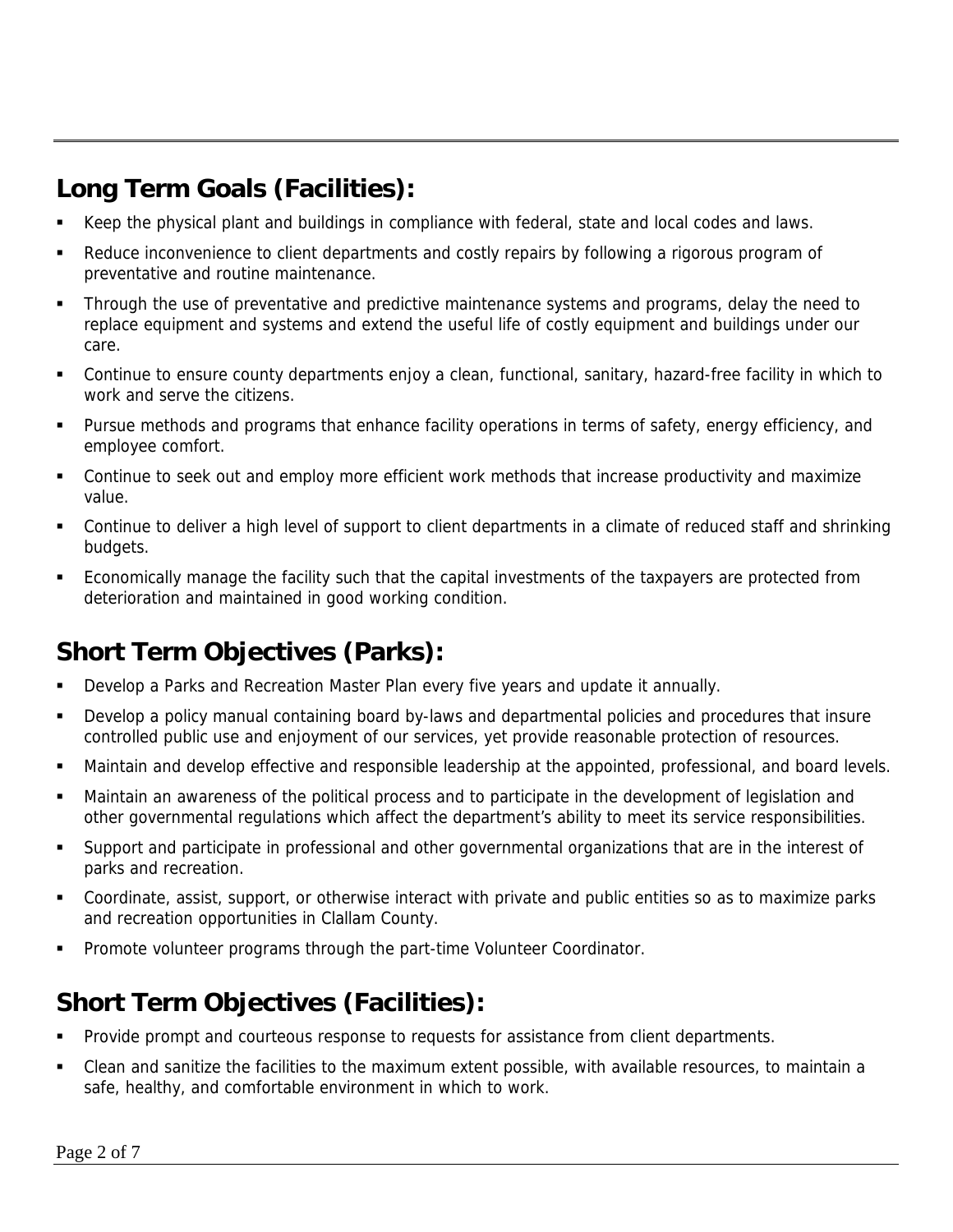- Renovate, update, upgrade, and remodel existing tenant spaces and associated building systems to meet changing technologies, staff levels, and growing demand for services within budgetary and scheduling limits.
- As owner's representative, continue to insist on high quality and good value from spare parts providers, supply vendors, utilities, and service providers with respect to physical plant maintenance.
- **Continue to coordinate and oversee the work of contractors performing mandated functions, such as fire** alarm systems monitoring, repair and testing; inspections and repair of domestic water cross-connection preventers; routine elevator repair, inspections and maintenance; boiler and pressure vessel inspection and repair; and testing and repair of fire sprinkler and other life-safety systems.
- Perform administrative and fiscal functions related to facilities budget, utilities, vendors, contractors, and maintenance employee records.

#### **Accomplishments in 2009:**

- Purchase of Agnew Soccer Fields and Maintenance Agreement
- Replace courthouse roof.
- Camp David Jr. Log Cabin Upgrades
- Juvenile Cell Repairs (cont'd from 2008)
- Chip seal various parks parking lots
- Replace Tables/Grills at Salt Creek Rec. Area
- **Revise parks fees**
- Replace old courthouse fuel burning boiler
- Courthouse misc. HVAC improvements
- Replace flooring in Auditor's office
- Replace flooring in Women's Room, main floor bathroom of courthouse
- **Courthouse Structural Repairs**
- Feasibility study of proposed Sadie Creek shooting range site
- Third Street basement floor remodel and Health Dept. relocation
- Energy assessment of courthouse
- Replacement mower/tractor for Robin Hill Farm
- **Courthouse courtroom recording system installation**
- **Jail bunk replacement in "N" Tank**
- **Robin Hill Farm residence fuel burning furnace replacement**
- Expand courthouse recycling program
- District Court I rolling file and sub-floor installation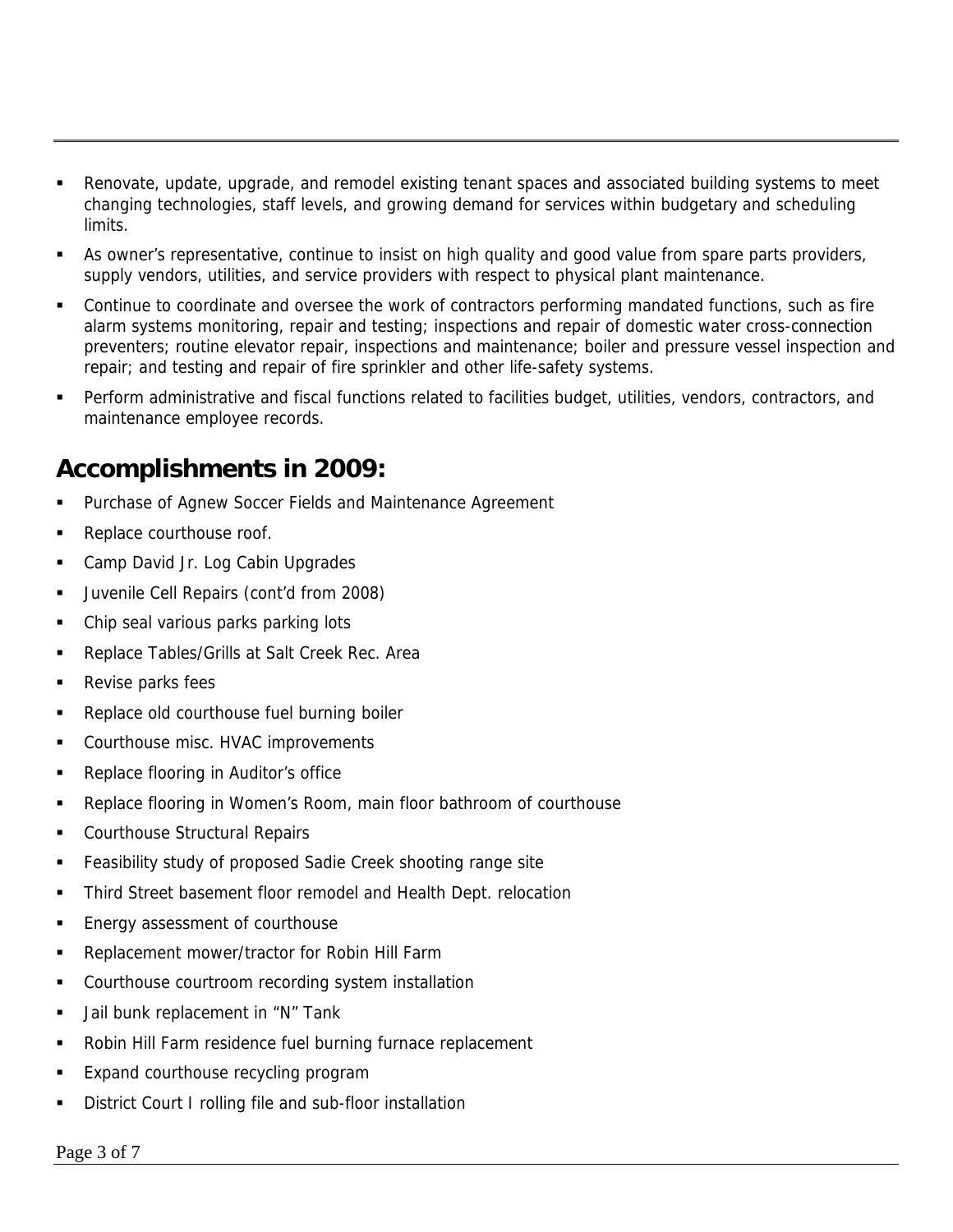- **•** Dungeness Landing Oyster House permitting and removal
- Hire Volunteer Coordinator
- **Paint Juvenile courtroom**
- Robin Hill Farm/ONP Plant Propagation project construction
- Apply for stimulus grant funding through State CTED

### **Performance Indicators:**

|                                                                                          | 2007 Actual | 2008 Actual | 6/30/09<br>Actual | 2010 Goals |
|------------------------------------------------------------------------------------------|-------------|-------------|-------------------|------------|
| Maintenance Requests Received                                                            | 1068        | 992         | 446               |            |
| Maintenance Requests Completed                                                           | 1024        | 924         | 423               |            |
| Percentage Completed                                                                     | 96%         | 93%         | 95%               | 100%       |
| <b>Improvement Requests Received</b>                                                     | 133         | 98          | 34                |            |
| <b>Improvement Requests Completed</b>                                                    | 111         | 80          | 25                |            |
| Percentage Completed                                                                     | 83%         | 82%         | 74%               | 100%       |
| <b>Total Maintenance and Improvement Requests</b><br>Received                            | 1,201       | 1,090       | 480               |            |
| Percentage of Maintenance Requests to Total                                              | 89%         | 91%         | 93%               | 85%        |
| Percentage of Improvement Requests to Total                                              | 11%         | 9%          | 7%                | 15%        |
| Volunteer Hours (Parks & ODT 2007 & 2008)<br>(ODT Transferred to Roads Division in 2009) | 11,075      | 10,988      | 1,595             | 4,000      |
| Value of Volunteer Labor @ \$20.37/hour                                                  | \$166,125   | \$223,826   | \$32,490          | \$81,480   |
| Full-Time Equivalent of Volunteer hours                                                  | 5.32        | 5.28        | 1.53              | 1.92       |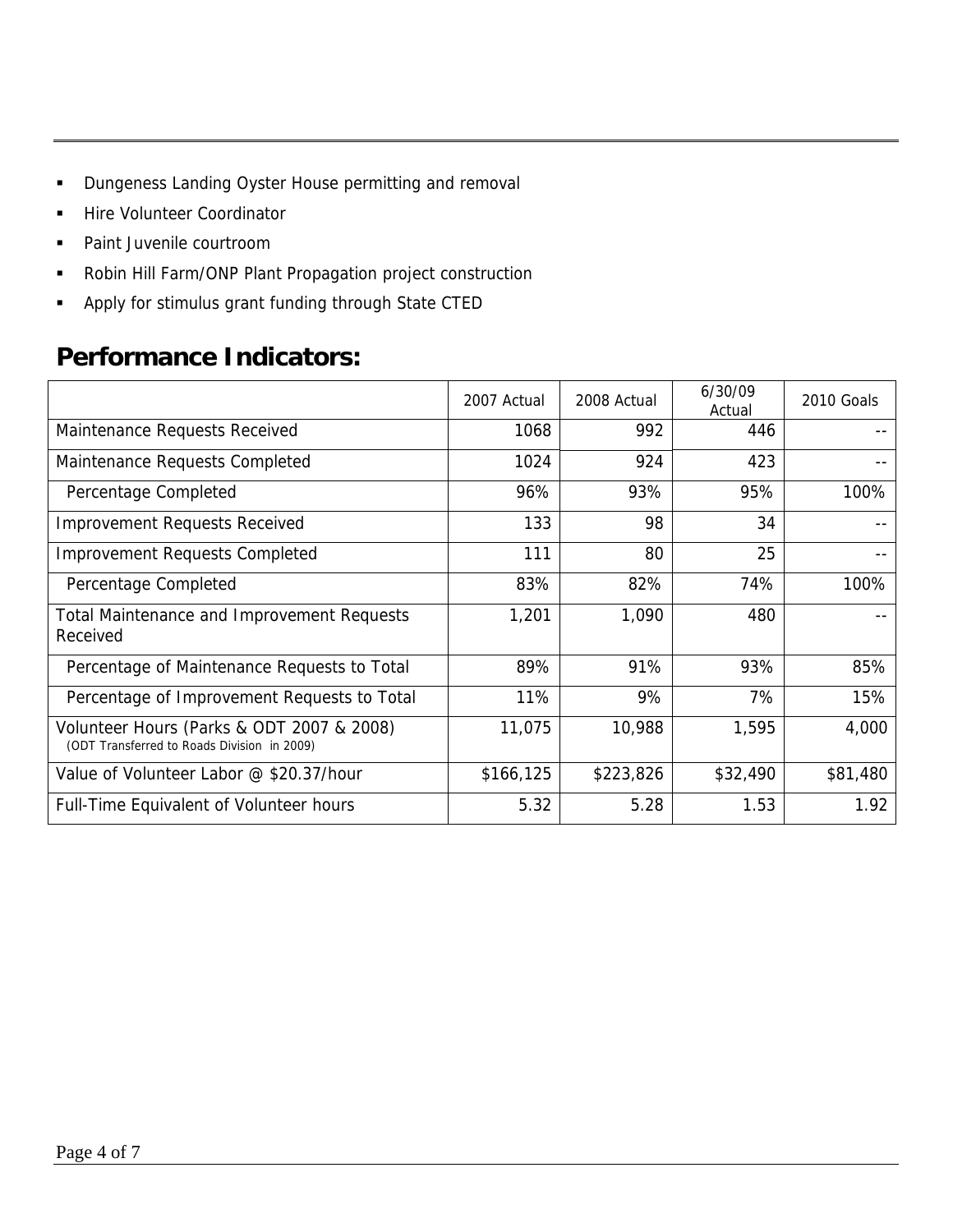## **Workload Indicators:**

|                                                                                                                                                                                                                                                                                                                                   | 2007 Actual    | 2008 Actual    | 6/30/09<br>Actual | 2010<br>Estimate |
|-----------------------------------------------------------------------------------------------------------------------------------------------------------------------------------------------------------------------------------------------------------------------------------------------------------------------------------|----------------|----------------|-------------------|------------------|
| Number of Parks<br>*Potential Agnew Soccer Fields & Clallam Bay Slip Point Lighthouse                                                                                                                                                                                                                                             | 18             | 18             | 18                | $*20$            |
| Park Acreage<br>*Potential Agnew Soccer Fields & Clallam Bay Slip Point Lighthouse                                                                                                                                                                                                                                                | 705            | 705            | 705               | $*724$           |
| Overnight Camping Vehicles - Dungeness                                                                                                                                                                                                                                                                                            | 5,718          | 5,918          | 1,977             | 6,000            |
| Overnight Camping Vehicles - Salt Creek                                                                                                                                                                                                                                                                                           | 9,174          | 9,366          | 3,562             | 9,500            |
| Camp David Jr. - Camp Groups                                                                                                                                                                                                                                                                                                      | 70             | 67             | 34                | 75               |
| Camp David Jr. - Total Campers                                                                                                                                                                                                                                                                                                    | 2,623          | 2,568          | 972               | 2,700            |
| Group Shelter Reservations - Dungeness                                                                                                                                                                                                                                                                                            | 45             | 37             | 19                | 45               |
| Group Shelter Reservations - Salt Creek                                                                                                                                                                                                                                                                                           | 91             | 74             | 38                | 90               |
| Number of Boat Launch Facilities                                                                                                                                                                                                                                                                                                  | 6              | 6              | 6                 | 6                |
| <b>Full Service Restrooms</b><br>*Potential Agnew Soccer Fields                                                                                                                                                                                                                                                                   | 15             | 15             | 15                | $*16$            |
| Vault Toilet System                                                                                                                                                                                                                                                                                                               | $\overline{7}$ | $\overline{7}$ | 7                 | $\overline{7}$   |
| Number of On-Site Residences                                                                                                                                                                                                                                                                                                      | 4              | 4              | 4                 | $\overline{4}$   |
| <b>Trail Mileage</b>                                                                                                                                                                                                                                                                                                              |                |                |                   |                  |
| Parks - Pedestrian                                                                                                                                                                                                                                                                                                                | 13.3           | 13.3           | 13.3              | 13.3             |
| Parks - Equestrian                                                                                                                                                                                                                                                                                                                | 6.7            | 6.7            | 6.7               | 6.7              |
| Non-Parks Buildings Maintained<br>Courthouse (106,769 square feet)<br>Adult Correction Facility (30,110 square feet)<br>Juvenile and Family Services (30,000 sq. feet)<br>Veterans' Center and Annex (6,524 square feet)<br>Old Juvenile Center - C.I.B. (6,565 square feet)<br>*Third Street Professional Bldg. (8,192 sq. feet) | 5              | $*6$           | 6                 | 6                |

# **Staffing Level:**

|                                                                                                                                    | 2007 Actual | 2008 Actual | 6/30/09<br>Actual | 2010 Budget |
|------------------------------------------------------------------------------------------------------------------------------------|-------------|-------------|-------------------|-------------|
| <b>Full Time Equivalents</b><br>* Addition of 15 hr/wk Custodian<br>** Transfer of 17.5/wk ODT Volunteer Coordinator to Roads Div. | 20.93       | 20.93       | $*21.30$          | 19.64       |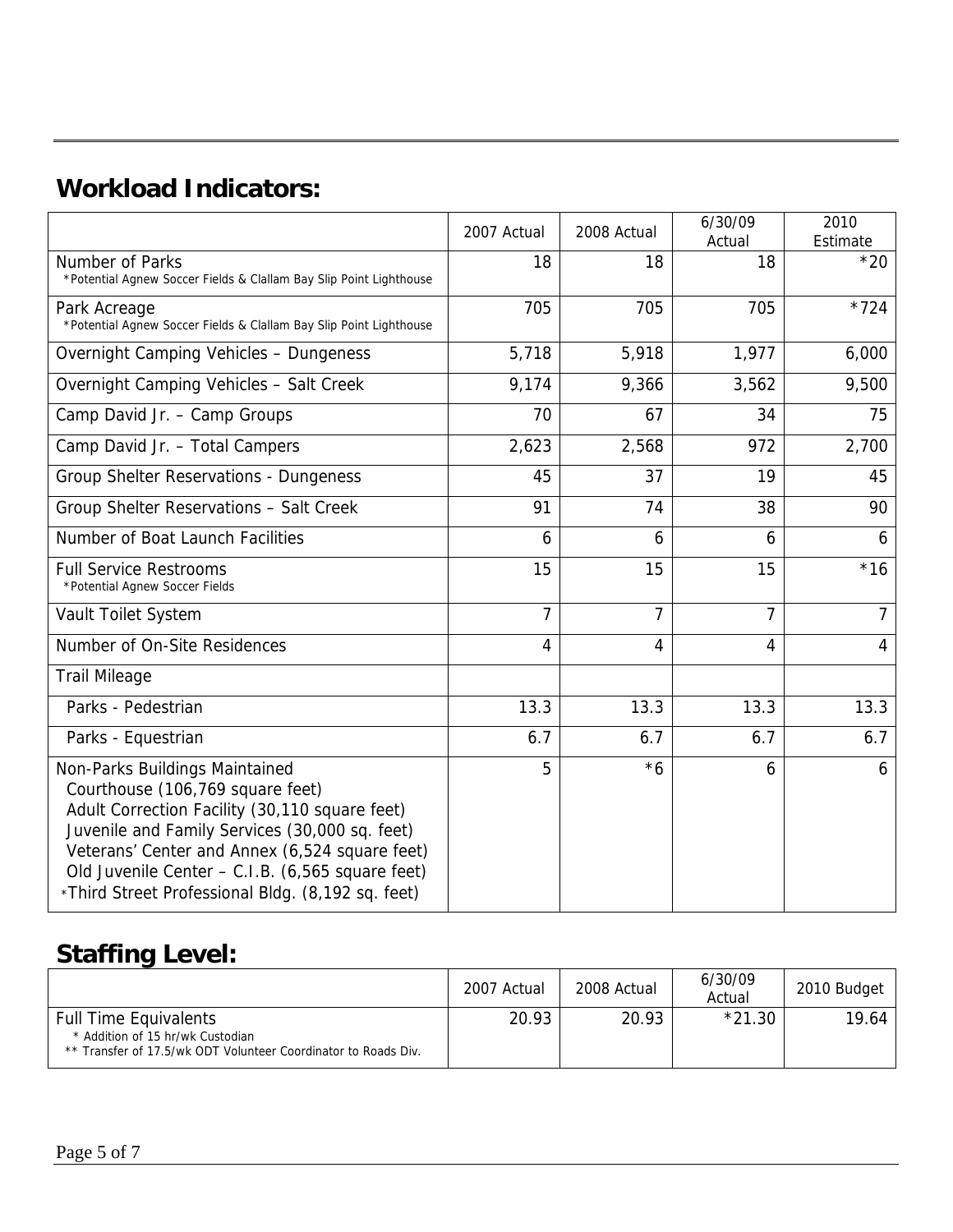# **Operating Budget**

#### **Revenues:**

|                                       | 2007 Actual | 2008 Actual | 6/30/09<br>Actual | 2010 Budget |
|---------------------------------------|-------------|-------------|-------------------|-------------|
| Taxes                                 | 30,207      | 35,091      | 13,556            | 39,800      |
| Licenses and Permits                  | $\Omega$    | 0           | 0                 | 0           |
| Intergovernmental Revenues            | 25,596      | 22,762      | 14,647            | 18,000      |
| <b>Charges for Goods and Services</b> | 134,476     | 113,888     | 5,728             | 79,600      |
| <b>Fines and Forfeits</b>             | $\Omega$    | 0           | 0                 | $\Omega$    |
| Miscellaneous Revenues                | 373,926     | 404,301     | 171,058           | 374,960     |
| <b>Nonrevenues</b>                    | $\Omega$    | 0           | 0                 | 0           |
| <b>Other Financing Sources</b>        | 216         | 0           | $\Omega$          | 200         |
| <b>General Tax Support</b>            | 1,183,833   | 1,251,894   | 722,072           | 1,492,192   |
| <b>TOTAL</b>                          | \$1,748,254 | \$1,827,936 | \$927,061         | \$2,004,752 |

## **Expenditures:**

|                                        | 2007 Actual | 2008 Actual | 6/30/09<br>Actual | 2010 Budget |
|----------------------------------------|-------------|-------------|-------------------|-------------|
| Salaries and Wages                     | 767,607     | 808,648     | 402,590           | 872,129     |
| <b>Personnel Benefits</b>              | 262,704     | 284,749     | 141,775           | 345,283     |
| <b>Supplies</b>                        | 169,070     | 161,907     | 96,067            | 157,535     |
| Other Services and Charges             | 408,356     | 426,056     | 215,717           | 454,220     |
| <b>Intergovernmental Services</b>      | 32,161      | 38,764      | 13,066            | 39,800      |
| <b>Interfund Payments for Services</b> | 108,356     | 107,812     | 57,846            | 135,785     |
| Capital Outlay                         | 0           | 0           | 0                 |             |
| <b>TOTAL</b>                           | \$1,748,254 | \$1,827,936 | \$927,061         | \$2,004,752 |